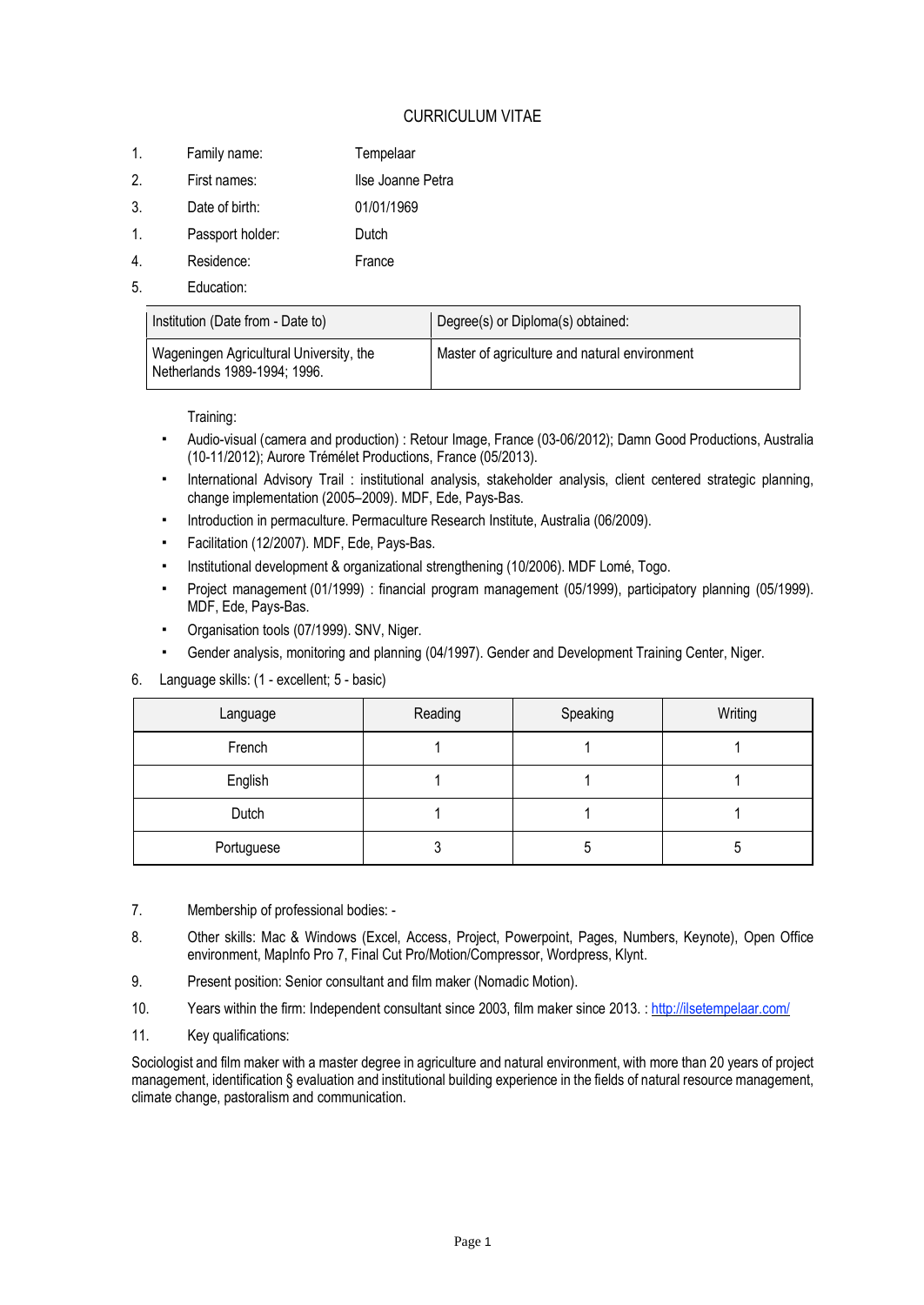Skilled in strategy drafting, facilitating change and steering communication and capitalization processes in West, East and Central Africa on various positions as technical assistant, team leader, consultant and film maker.

With more than 12 years of consultancy experience in identification and evaluation of environmental and CC projects and programs (EU, AFD/FFEM) as well as several years of management experience (EU, AFD, PNUD/SNV), with a wide range of interveners : Government bodies on centralized and decentralized level, CC platforms and projects as AMCC and Africa4Climate, research centers, international and national ONGs, project teams, local committees, producer groups, radios, film makers and journalists.

Has conducted research, feasibility studies and evaluations on natural resource management in (agro)pastoral settings with a specific attention to mapping change in access, use and conflict resolution (various countries, amongst which RCA, Guinee and Angola), coordinating a poverty alleviation project (Niger), monitoring pastoral and forestry interventions (Chad, Mali), developing participatory, gender-sensitive approaches in planning and decision making and contributing to organizational and institutional strengthening of partner organizations (Mauretania, Mali and other countries). Evaluated climate change projects (Uganda, Kenya), capitalized climate change adaptation actions and developed a communication strategy on climate change mitigation (Mali).

Has excellent audio-visual competencies and has, as director of Nomadic Motion, realized several short films and documentaries on environmental and gender issues as well as a NUFFIC funded web documentary on the creation of a Master of Integrated Water Management in Mali.

Has proven individual and team building capabilities, good analytical writing and communication skills and is open-minded.

| Country                  | Date from - Date to                                  |
|--------------------------|------------------------------------------------------|
| Angola                   | 2007                                                 |
| Central African Republic | 2007, 2008, 2017                                     |
| Chad                     | 2002, 2003, 2004, 2011                               |
| Guinea Bissau            | 2005                                                 |
| Guinea Conakry           | 2005, 2022                                           |
| Ivory Coast              | 2022                                                 |
| Kenya                    | 2017                                                 |
| Liberia                  | 2022                                                 |
| Mali                     | 1993, 2009, 2015-2016, 2017-2019, 2020               |
| Mauritania               | 2013                                                 |
| Niger                    | 1997, 1998, 1999, 2001, 2003, 2006, 2007, 2009, 2010 |
| Senegal                  | 2005, 2009                                           |
| Sierra Leone             | 2022                                                 |
| Togo                     | 2006                                                 |
| Uganda                   | 2017                                                 |

#### 12. Specific experience in the region:

13. Professional experience: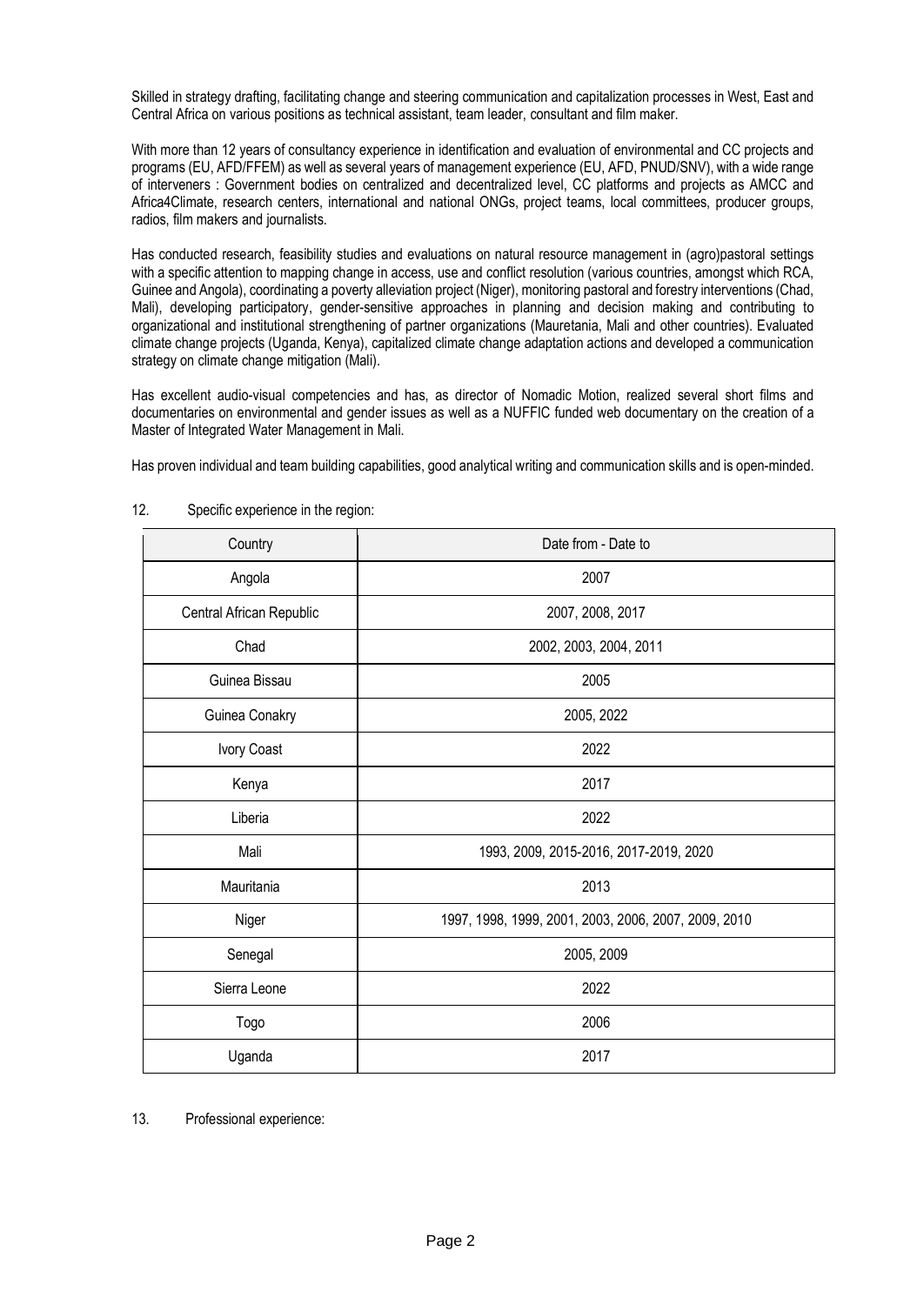| Date                                 | Location                                                             | Company                                                                                                                                                                             | Position                                                                                | Description                                                                                                                                                                                                                                                                                                                                                                                                                                                                                                                                                                                                                                                                                                                                                                                                  |
|--------------------------------------|----------------------------------------------------------------------|-------------------------------------------------------------------------------------------------------------------------------------------------------------------------------------|-----------------------------------------------------------------------------------------|--------------------------------------------------------------------------------------------------------------------------------------------------------------------------------------------------------------------------------------------------------------------------------------------------------------------------------------------------------------------------------------------------------------------------------------------------------------------------------------------------------------------------------------------------------------------------------------------------------------------------------------------------------------------------------------------------------------------------------------------------------------------------------------------------------------|
| 01/2022<br>09/2022<br>(on-<br>going) | Ivory<br>Coast,<br>Guinea,<br>Liberia,<br>Sierra<br>Leone,<br>France | AGRER, for the<br><b>EURATA</b><br>consortium.<br>Financed by the<br>European Union<br>Ms. Muriel Vives:<br>muriel.vives@agr<br>eco.be                                              | Producer, film<br>Director                                                              | Production of 10 films of 10 minutes each presenting 5<br>transboundary forest landscapes of the PAPFor program,<br>aiming to preserve forest ecosystems and increase<br>sustainable management of protected areas and riparian<br>forests in Ivory Coast, Guinea, Liberia and Sierra Leone:<br>- Development of scripts and shooting plans.<br>- Planning and organization of the film shoot (14 partner<br>organizations; 3,500 km)<br>- Team coordination (cameraman, drone operator, driver)<br>- Camera, editing, computer graphics and subtitling (FR/EN)                                                                                                                                                                                                                                              |
| 11/2021<br>05/2022<br>(on-<br>going) | France,<br>Mali                                                      | Mali Folkecenter<br>Financed by the<br>Embassy of<br>Sweden<br>Ms. Johanna<br>Togola, head of<br>communication<br>i.togola@malifolk<br>ecenter.org                                  | Communication<br>& environment<br>expert                                                | Implementation of the communication component of the<br>project on innovation through digitalization, promotion of<br>green jobs and renewable energy, for climate resilience and<br>social cohesion in Mali (INNOV-ReC) :<br>- Design of the capitalization strategy<br>- Setting up the framework for consultation and inclusive<br>dialogue for climate resilience and social cohesion.                                                                                                                                                                                                                                                                                                                                                                                                                   |
| 05/2021<br>10/2021                   | France                                                               | iCRA. Financed<br>by 2SCALE.<br>Cees Peter van<br>den Brink,<br>program officer:<br>ceespeter.vdbrink<br>@icra.global                                                               | Project leader<br>Team leader<br>$(7$ pp $)$                                            | Production of two series of training for trainer videos for<br>2SCALE (https://www.2scale.org/) on Reflect & Adapt<br>techniques developed by iCRA :<br>Script development and shooting plans<br>٠<br>Coordination of filming in Niger (FR) and Kenya (EN)<br>٠<br>Editing and subtitling (FR and EN UK).<br>٠<br>icra-2scale-training-for-trainers-video-reflect&adapt-2021                                                                                                                                                                                                                                                                                                                                                                                                                                 |
| 09/2017<br>04/2021                   | Mali                                                                 | iCRA and<br>consortium<br>(Montpellier<br>SupAgro, Rain,<br>Meta-Meta)<br>Financed by<br><b>NUFFIC</b><br>Mrs. Mariette<br>Gross,<br>coordinator<br>Mariette.Gross@i<br>cra-edu.org | Project initiator<br>for Nomadic<br>Motion<br>Team leader<br>(5 multi media<br>experts) | Production of a web documentary on the project NICHE,<br>« Projet de renforcement des capacités des Institutions<br>d'enseignement supérieur dans la gestion intégrée des<br>ressources en eau » (IWM).<br>The web documentary outlines the development of the IWM<br>master degree, including gender and employment aspects,<br>and capitalizes on lessons learned. It follows students,<br>teachers and future employers and shows the collaboration<br>process between 4 universities and their partners (Dutch<br>Embassy, Wetland AgriProfocus, UNESCO-IHE, OPIB,<br>WASH).<br>As project initiator, tasks include supervising, film and text<br>editing, quality control and installation of the final product<br>on the local servers of direct partners involved.<br>master-gire-mali-definitive-web |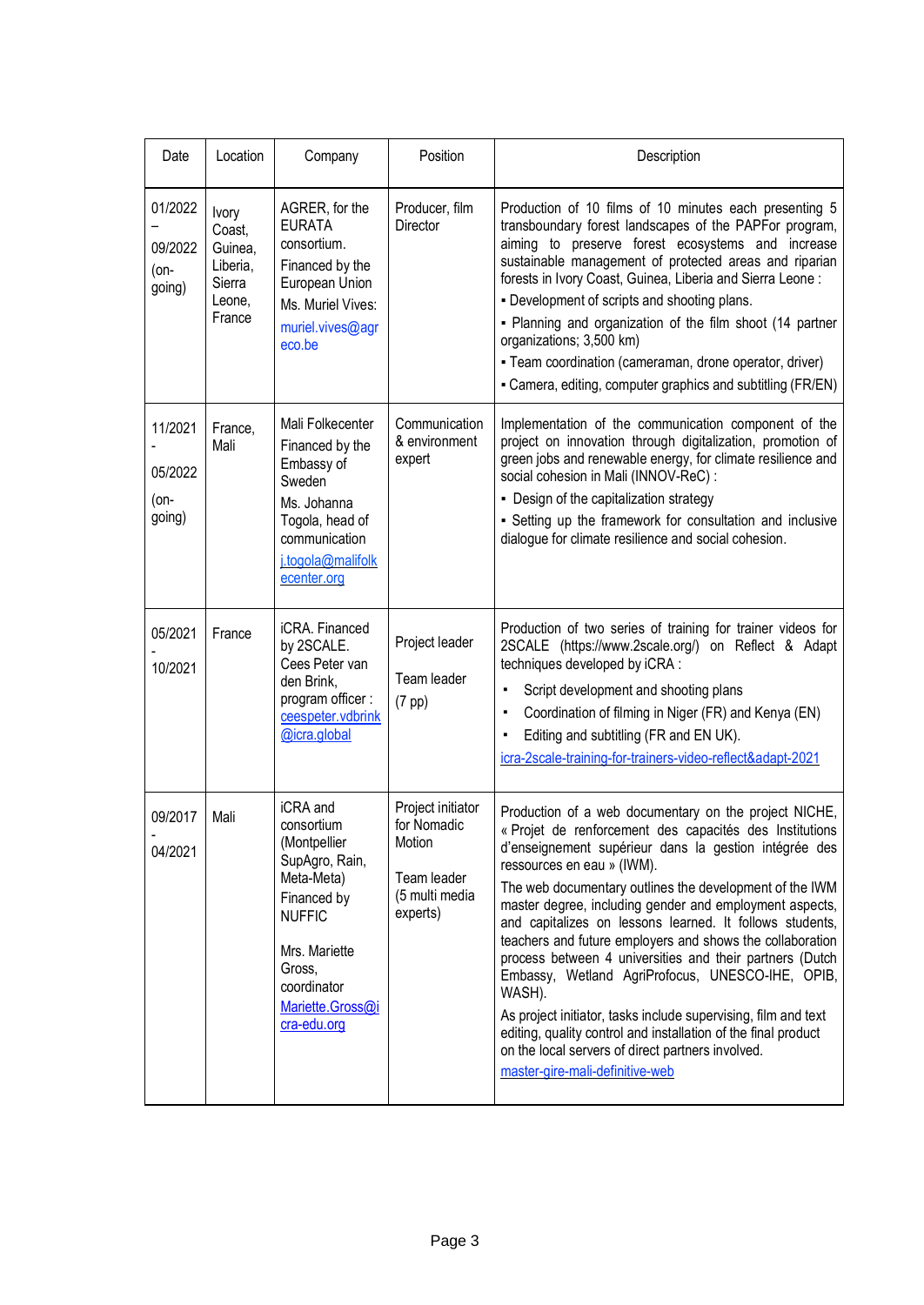| Date                                 | Location        | Company                                                                                                                                            | Position                                 | Description                                                                                                                                                                                                                                                                                                                                                                                                                                                                                                                                                                                                                                                                                                                                                                                                                                                                                                                                                                                                                                                                                                                                                                                                                                                                                                                                                                                                                                                                                                                                                                                                                                                                                                                                                                                                                 |
|--------------------------------------|-----------------|----------------------------------------------------------------------------------------------------------------------------------------------------|------------------------------------------|-----------------------------------------------------------------------------------------------------------------------------------------------------------------------------------------------------------------------------------------------------------------------------------------------------------------------------------------------------------------------------------------------------------------------------------------------------------------------------------------------------------------------------------------------------------------------------------------------------------------------------------------------------------------------------------------------------------------------------------------------------------------------------------------------------------------------------------------------------------------------------------------------------------------------------------------------------------------------------------------------------------------------------------------------------------------------------------------------------------------------------------------------------------------------------------------------------------------------------------------------------------------------------------------------------------------------------------------------------------------------------------------------------------------------------------------------------------------------------------------------------------------------------------------------------------------------------------------------------------------------------------------------------------------------------------------------------------------------------------------------------------------------------------------------------------------------------|
| $08 -$<br>09/2020                    | France          | Mali Folkecenter<br>Financed by MFC                                                                                                                | Communication<br>& environment<br>expert | Edition of two bulletins « La voix de la Forêt 2020 » on forest<br>linked subjects : ecological local business by rural women,<br>traditional healing practices in the forest area of Bougouni-<br>Yanfolila ».                                                                                                                                                                                                                                                                                                                                                                                                                                                                                                                                                                                                                                                                                                                                                                                                                                                                                                                                                                                                                                                                                                                                                                                                                                                                                                                                                                                                                                                                                                                                                                                                             |
| 11/2019<br>02/2020<br>(2<br>months)  | Bamako,<br>Mali | Mali Folkecenter<br>Financed by the<br>Embassy of<br>Sweden<br>Ms. Johanna<br>Togola, head of<br>communication<br>i.togola@malifolk<br>ecenter.org | Communication<br>& environment<br>expert | Capitalization of main lessons<br>learned during the<br>implementation of 25 micro-projects by NGOs of Réso<br>Climat Mali, as part of a climate change adaptation program<br>(PIL-ADCC, 2015-2019).<br>Training of NGO members in how to conduct a capitalization<br>through workshops (2 x 3 days) and participatory writing<br>sessions, resulting in a capitalization report of lessons<br>learned.<br>rapport-capitalisation-piladcc-mali-2020.pdf                                                                                                                                                                                                                                                                                                                                                                                                                                                                                                                                                                                                                                                                                                                                                                                                                                                                                                                                                                                                                                                                                                                                                                                                                                                                                                                                                                     |
| 04/2018<br>112019<br>(18)<br>months) | Mali            | <b>AGRECO</b><br>EU contract<br>Ms Maria da<br>Campos, program<br>officer<br>maria.campos@a<br>greco.be                                            | Principal expert                         | Institutional assistance to the climate change adaptation<br>program AGCC-Mali, second phase:<br>Implementation of the National Communication<br>Strategy in the areas of Climate Change and Forestry<br>including: diagnosis of CC/F communication,<br>anchoring of the strategy and definition of priority<br>areas of intervention, organization and facilitation of 10<br>workshops for the inclusive development of the<br>strategy involving 130 participants representing 30<br>structures in charge of issues related to climate and<br>forestry communication, and national validation.<br>strategie-communication-cc-foret-mali-2019.pdf<br>Development of 12 action plans including 3 aimed at<br>strengthening climate diplomacy, 5 aimed at climate<br>surveillance and 3 structuring regional and local CC<br>communication actions.<br>plans-actions-strategie-communication-cc-foret-mali-2019<br>Capacity building of structures in their coordination<br>and negotiation roles on issues related to climate<br>change (AEDD, CNCC, DNEF), including the<br>integration of the CC dimension in the national<br>wetlands policy and the National Strategy for the<br>promotion and valorization NTF products.<br>Climate communication at the Talaona Round Table in<br>$\blacksquare$<br>Bamako, the EU Diplomacy Week, the 15th of the<br>Environment and the CC & Environment TFP group<br>meetings (2018-2019).<br>Dissemination of the strategy (450x) and support to<br>٠<br>the implementation of priority communication plans.<br>Strengthening of negotiation and coordination<br>$\blacksquare$<br>capacities of AEDD and CNCC, notably in regard to<br>the preparation of the country's participation at the<br>COPs and the integration of climate change indicators<br>on sector policy level. |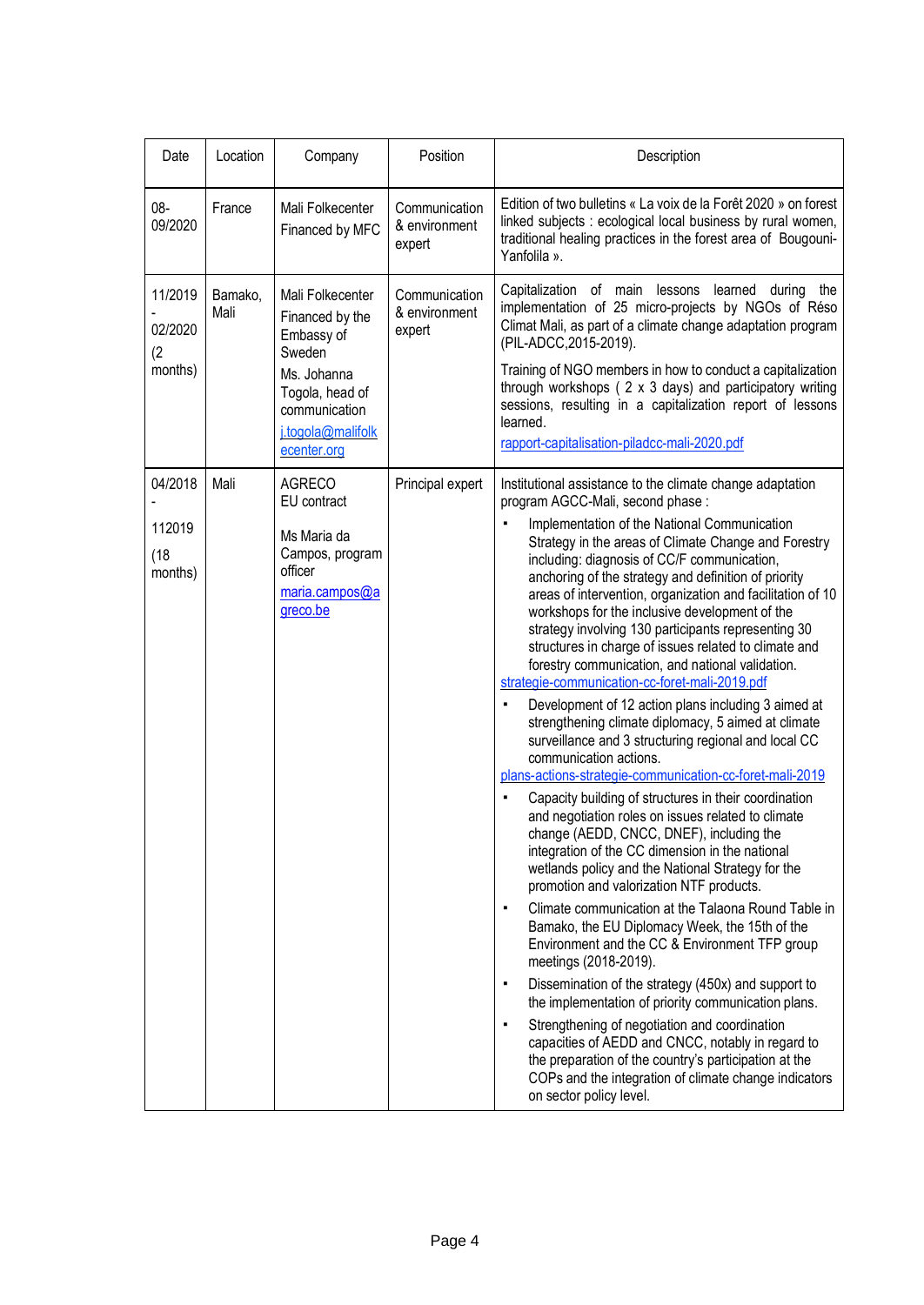| Date               | Location                                | Company                                                                                                                                                      | Position                                         | Description                                                                                                                                                                                                                                                                                                                                                                                                                                                                                                                                                                                                                                                                                                                                                                                                                                                                                                                                                                                                                                                                                                                                                                                                                                                                                                                                                                                   |
|--------------------|-----------------------------------------|--------------------------------------------------------------------------------------------------------------------------------------------------------------|--------------------------------------------------|-----------------------------------------------------------------------------------------------------------------------------------------------------------------------------------------------------------------------------------------------------------------------------------------------------------------------------------------------------------------------------------------------------------------------------------------------------------------------------------------------------------------------------------------------------------------------------------------------------------------------------------------------------------------------------------------------------------------------------------------------------------------------------------------------------------------------------------------------------------------------------------------------------------------------------------------------------------------------------------------------------------------------------------------------------------------------------------------------------------------------------------------------------------------------------------------------------------------------------------------------------------------------------------------------------------------------------------------------------------------------------------------------|
| 11/2017<br>02/2018 | CAR<br>Bamin-<br>gui -<br>Bango-<br>ran | <b>AGRECO</b><br>Financed by EU<br>and Békou<br>Mrs Muriel Vives,<br>Director<br>muriel.vives@agr<br>eco.be                                                  | <b>Expert visibility</b><br>and<br>communication | Production of a short film on ECOFAUNE+, an ecosystem<br>conservation program in the Northern region of the country<br>and writing of a reflexion note on the production of local<br>radio programs.<br>The short film highlights the project's objectives, results and<br>activities and shows the collaboration between team<br>members and various project partners.<br>comprendre-ecofaune-en-2-minutes ;capitalisation-<br>ecofaune+-fr-2017 ;capitalisation-ecofaune+-sango-2018                                                                                                                                                                                                                                                                                                                                                                                                                                                                                                                                                                                                                                                                                                                                                                                                                                                                                                        |
| $04 - 06/$<br>2017 | Uganda<br>Kenya                         | ETI consulting<br>Financed by AFD<br>and FFEM, with<br><b>Expertise France</b><br>Mr. Julien<br>Monnery,<br>program manager<br>julien@eti-<br>consulting.net | Climate change<br>evaluation<br>expert           | Evaluation of Africa4Climate (2012-2017), a project aiming<br>to develop and implement carbon low and climate change<br>resilience strategies in 4 African countries (Gabon, Kenya,<br>Uganda, Benin) in line with COP 21, in the following sectors:<br>renewable energy,<br>biodiversity<br>conservation<br>water,<br>(community based) and urban development.<br>Evaluation and capitalization included:<br>Uganda:<br>The M§E system developed by the climate change<br>٠<br>department of the Ministry of Water and Environment<br>(MWE)<br>Integration of climate change in water management<br>٠<br>guidelines<br>Integration of climate change in the Energy sector, and<br>$\blacksquare$<br>Development of a carbon low and climate change<br>$\blacksquare$<br>resilience strategy and actions plans for Kampala City.<br>Kenya:<br>Development of a national wildlife climate change<br>٠<br>adaptation strategy by the Kenya Wildlife Service<br>Strengthening of climate change planning and MSE<br>٠<br>capacities at the Ministry of Energy and Petroleum<br>Integration of climate change in the urban strategic<br>в<br>development plan of Kisumu City<br>Strengthening of capacities of the Northern Rangelands<br>٠<br>Trust et Marsabit district members to integrate climate<br>change in territorial planning both at district and<br>community protected areas level. |
| 04/2017            | France                                  | <b>AGRIFOR</b><br>Mr. Frank Feys,<br>Director<br>frank.feys@agrer.<br>com                                                                                    | Climate change<br>expert                         | As part of a technical offer for a climate change resilient<br>strategic program in Mali:<br>Writing of an inclusive and systemic needs assessment<br>methodology for the agricultural sector, including a<br>rapid appraisal of the actual situation per sub sector,<br>and identification of intervention priorities.                                                                                                                                                                                                                                                                                                                                                                                                                                                                                                                                                                                                                                                                                                                                                                                                                                                                                                                                                                                                                                                                       |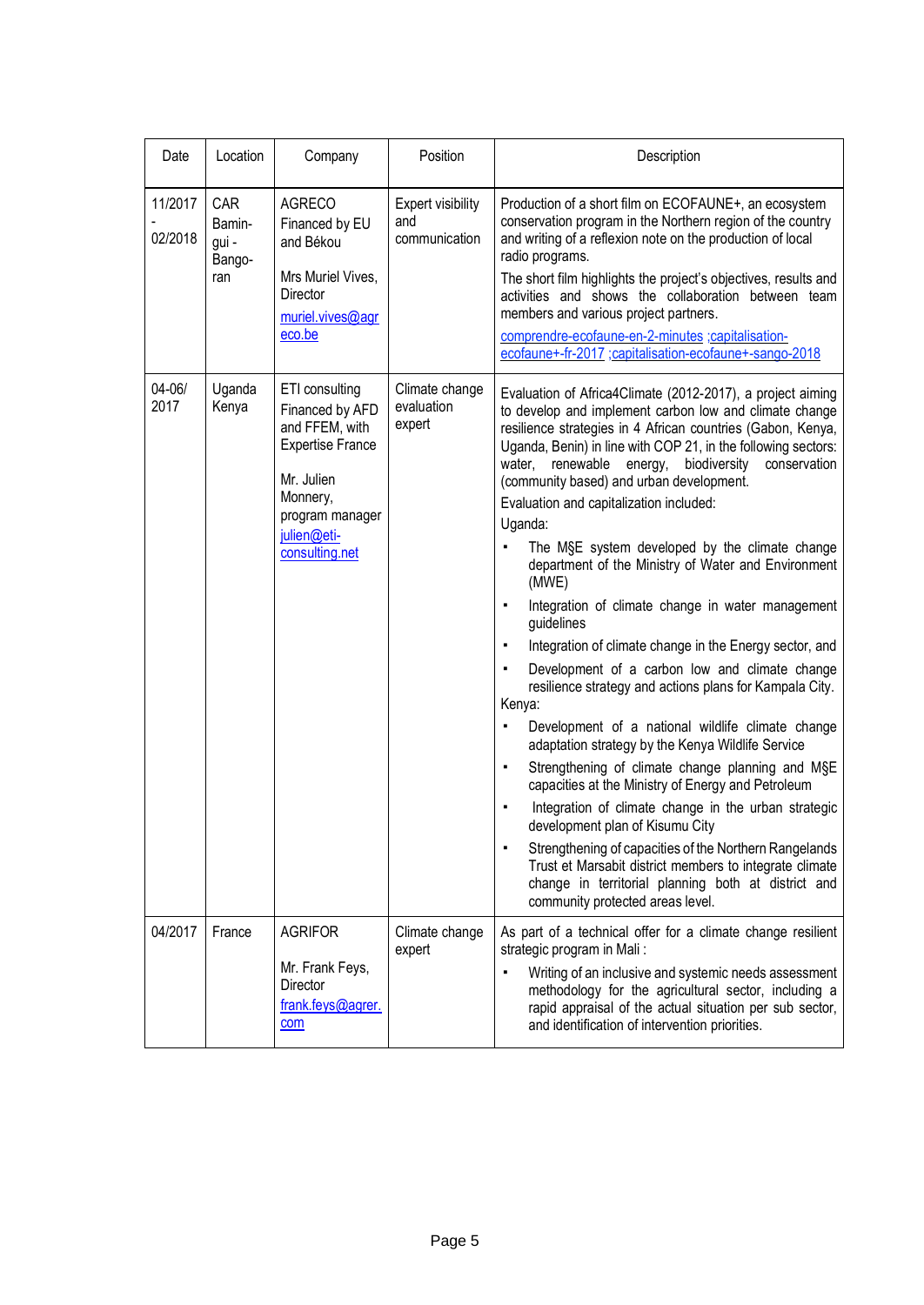| Date               | Location | Company                                                                                                                                                                          | Position                                               | Description                                                                                                                                                                                                                                                                                                                                                                                                                                                                                                                                                                                                                                                                                                                                                                                                                                                                                                                                                                                                                                                                                                                                                                                                                                                                                                                                                                                                         |
|--------------------|----------|----------------------------------------------------------------------------------------------------------------------------------------------------------------------------------|--------------------------------------------------------|---------------------------------------------------------------------------------------------------------------------------------------------------------------------------------------------------------------------------------------------------------------------------------------------------------------------------------------------------------------------------------------------------------------------------------------------------------------------------------------------------------------------------------------------------------------------------------------------------------------------------------------------------------------------------------------------------------------------------------------------------------------------------------------------------------------------------------------------------------------------------------------------------------------------------------------------------------------------------------------------------------------------------------------------------------------------------------------------------------------------------------------------------------------------------------------------------------------------------------------------------------------------------------------------------------------------------------------------------------------------------------------------------------------------|
| 05/2015<br>02/2017 | Mali     | <b>AGRECO</b><br>EU contract<br>Mrs Maria da<br>Campos, program<br>officer:<br>maria.campos@a<br>greco.be<br>Mrs Sylvie<br>Fontaine, UE<br>Mali<br>sylviefontaine@s<br>carlet.be | Senior<br>institutional<br>expert                      | Support to the Global Alliance against Climate Change<br>program (AGCC) in Mali:<br>Supervision of ongoing activities.<br>Inventory of climate change indicators in line with<br>$\blacksquare$<br>national and international environmental politics at the<br>macro level and supporting their integration into the<br>Strategic Framework for Growth and Poverty<br>Reduction and partner programs (GIZ, Rural<br>Development sector planning unit).<br>Institutional strengthening of the Forestry Information<br>$\blacksquare$<br>System at the Ministry of Environment (MAEDD).<br>Preparation of communication actions for 2 COPs.<br>$\blacksquare$<br>Capitalization of the climate change adaptation<br>$\blacksquare$<br>program AGCC-Mali, including the production of 6<br>short films on best practices.<br>Tools and methods:<br>Support to program management structures in<br>$\blacksquare$<br>planning, monitoring-evaluation and communication.<br>Supervision of 3 international consultants.<br>٠<br>Supervision of the participatory writing process of<br>$\blacksquare$<br>capitalization (15 authors).<br>Facilitation of training in CC concepts.<br>٠<br>Support to writing and editing of capitalization films<br>$\blacksquare$<br>produced by partner NGOs (5 films of 8-15 minutes).<br>rapport-capitalisation-agcc-mali-2018.pdf;<br>film-capitalisation-ong-agcc-encadrement-2017 |
| 06/2014<br>$-2017$ | France   | Spirale<br>Production<br>Co-financed by<br>CNC, 3 regional<br>TV stations and<br>Conseil Regional<br><b>Bretagne</b><br>Mrs. Anne Luart,<br>producer<br>spiralepro@aol.c<br>om   | Co-writer, film<br>maker,<br>cameraman,<br>film editor | Production of a documentary of 52 minutes on intimacy as<br>experienced by women in rural French Brittany., after having<br>read the Vagina Monologues, including an interview with Eve<br>Ensler. 5 TV screenings at TVR, Tébéo et TVSud (03/2017).<br>Selected for the following Festivals: «Femmes<br>en<br>Résistance» 30/09/2017 Paris, «Imagine This Woman's<br>International Film Festival» 4/11/2017 New York (USA),<br>«Sous les paupières des femmes», 10/03/2018 Quimperlé,<br>«Elles font leur cinéma» mars 2018 Rouen (France).<br>teaser-kub-oui-monologues-vagin-2017                                                                                                                                                                                                                                                                                                                                                                                                                                                                                                                                                                                                                                                                                                                                                                                                                                |
| $09 - 10/$<br>2014 | France   | Retour Image,<br>Gwened Media,<br>Spirale Prod<br>Eric Gudenkauf<br>gwened.media-<br>eg@orange.fr                                                                                | Co-author                                              | Conception of a note of intention for a web-documentary<br>(software and trainings RACONTR) on the Fest-Noz, a<br>popular dancing event in Brittany registered on the PCIH<br>UNESCO list.                                                                                                                                                                                                                                                                                                                                                                                                                                                                                                                                                                                                                                                                                                                                                                                                                                                                                                                                                                                                                                                                                                                                                                                                                          |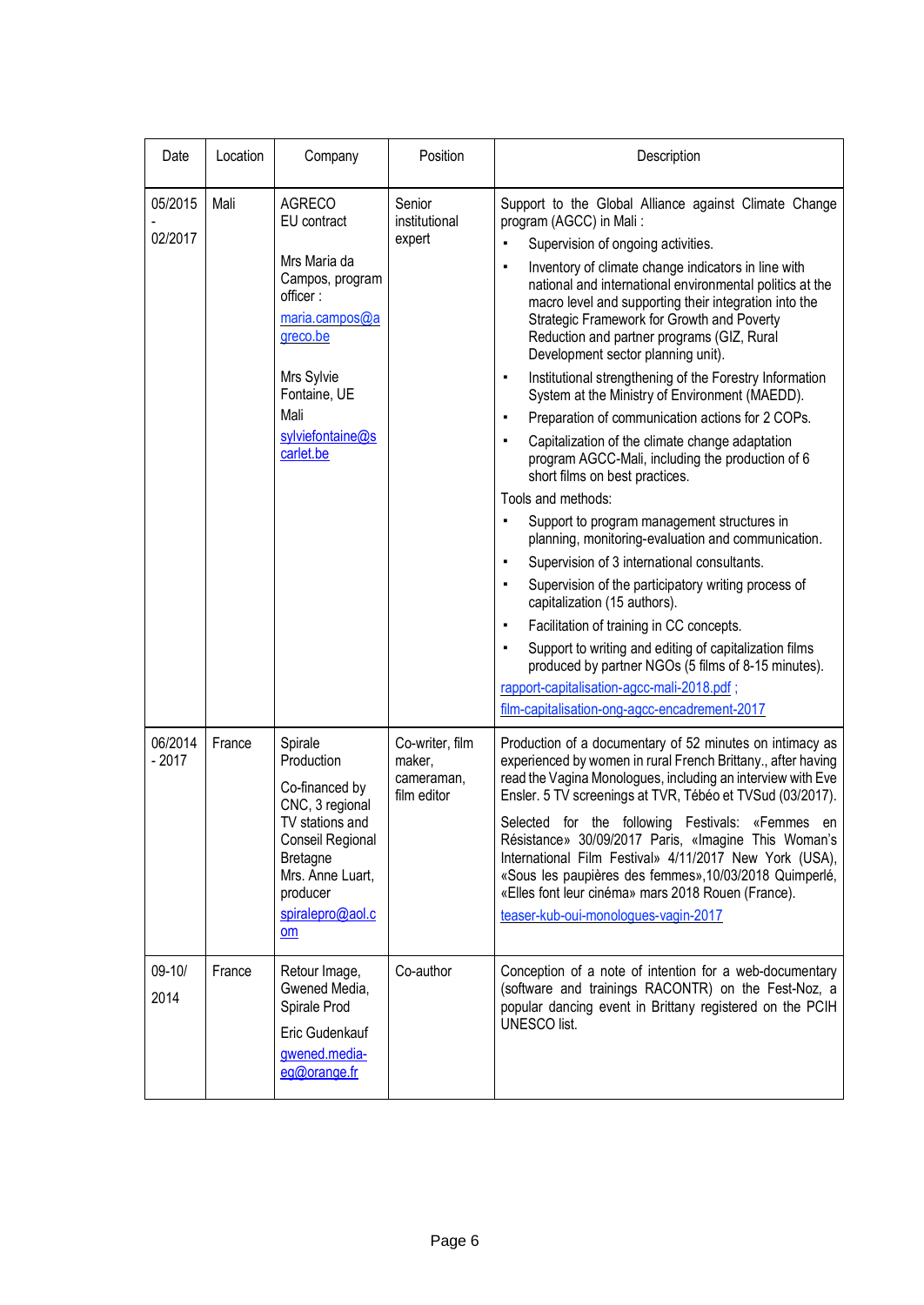| Date                                | Location                                | Company                                                                                                                                                                       | Position                                  | Description                                                                                                                                                                                                                                                                                                                                                                                                                                                                                                                                                                                                                                                                                                                                                                                                                                                                                                                                                                                                                                                                                                                                                                                              |
|-------------------------------------|-----------------------------------------|-------------------------------------------------------------------------------------------------------------------------------------------------------------------------------|-------------------------------------------|----------------------------------------------------------------------------------------------------------------------------------------------------------------------------------------------------------------------------------------------------------------------------------------------------------------------------------------------------------------------------------------------------------------------------------------------------------------------------------------------------------------------------------------------------------------------------------------------------------------------------------------------------------------------------------------------------------------------------------------------------------------------------------------------------------------------------------------------------------------------------------------------------------------------------------------------------------------------------------------------------------------------------------------------------------------------------------------------------------------------------------------------------------------------------------------------------------|
| 10/2013<br>01/2014                  | Maurita-<br>nia                         | <b>ETI Consulting</b><br>EU contract<br>Mrs Ariane<br>Matalon, ETIC<br>project manager<br>ariane@eti-<br>consulting.net<br>Ms Véronique<br>Bruzon<br>bruzon.tyc@gmail<br>.com | Senior rural<br>development<br>consultant | Institutional review of the agricultural and pastoral sector in<br>Mauritania in order to improve its performance and build the<br>basis for a sector-wide approach. More specifically:<br>Institutional analysis of gender, environment and CC in<br>٠<br>the partnership between the Ministry of Rural<br>Development, national and decentralised institutions.<br>Review of the institutional policies and strategies<br>٠<br>capacities to deliver adequate goods and services to<br>local populations, y included gender and CC.<br>Tools and methods:<br>Historical profile, analysis of the regulatory framework,<br>adequacy between the missions of the framework<br>plans, coherence of indicators.<br>Diagnosis of the environmental and the gender<br>situation under the negative effects of climate change,<br>the degradation of natural resources and the negative<br>effects of mining effluents and other pollutants.<br>Analysis of national and regional programs aimed at<br>$\blacksquare$<br>mitigating the effects of climate change in Mauritania<br>and in neighbouring countries, including Mali.<br>SWOT, recommendations and formulation of reform<br>٠<br>axes & measures. |
| 03/2013<br>05/2014                  | France                                  | Association<br>Marche en Corps<br>Mrs Koudedia<br>Keita, President:<br>koudedia-<br>keita@orange.fr                                                                           | Co-producer,<br>cameraman,<br>film editor | Production of a documentary of 52 minutes on a collective<br>one month walk in France to inform about the<br>consequences of female genital mutilation.<br>Co-production of an educative film of 26 minutes on FGM.<br>teaser-abandon-excision-2014                                                                                                                                                                                                                                                                                                                                                                                                                                                                                                                                                                                                                                                                                                                                                                                                                                                                                                                                                      |
| 02/2010<br>12/2011<br>02-04<br>2009 | Australia<br>Senegal,<br>Mali,<br>Niger | <b>ONG Sustainable</b><br>Arts & Culture<br>Matthew Grant,<br>co-director<br>mattsonline@me.<br>com                                                                           | Co-director<br><b>SAAC</b>                | Definition of future direction and implementation of<br>environmental education projects for a not for profit entity;<br>strategic planning; communication; acquisition of funding,<br>liaising with donors and partners (UNEP, City of Sydney<br>Council).<br>Identification of projects for funding in Senegal, Mali, Niger<br>$(02/2010)$ .                                                                                                                                                                                                                                                                                                                                                                                                                                                                                                                                                                                                                                                                                                                                                                                                                                                           |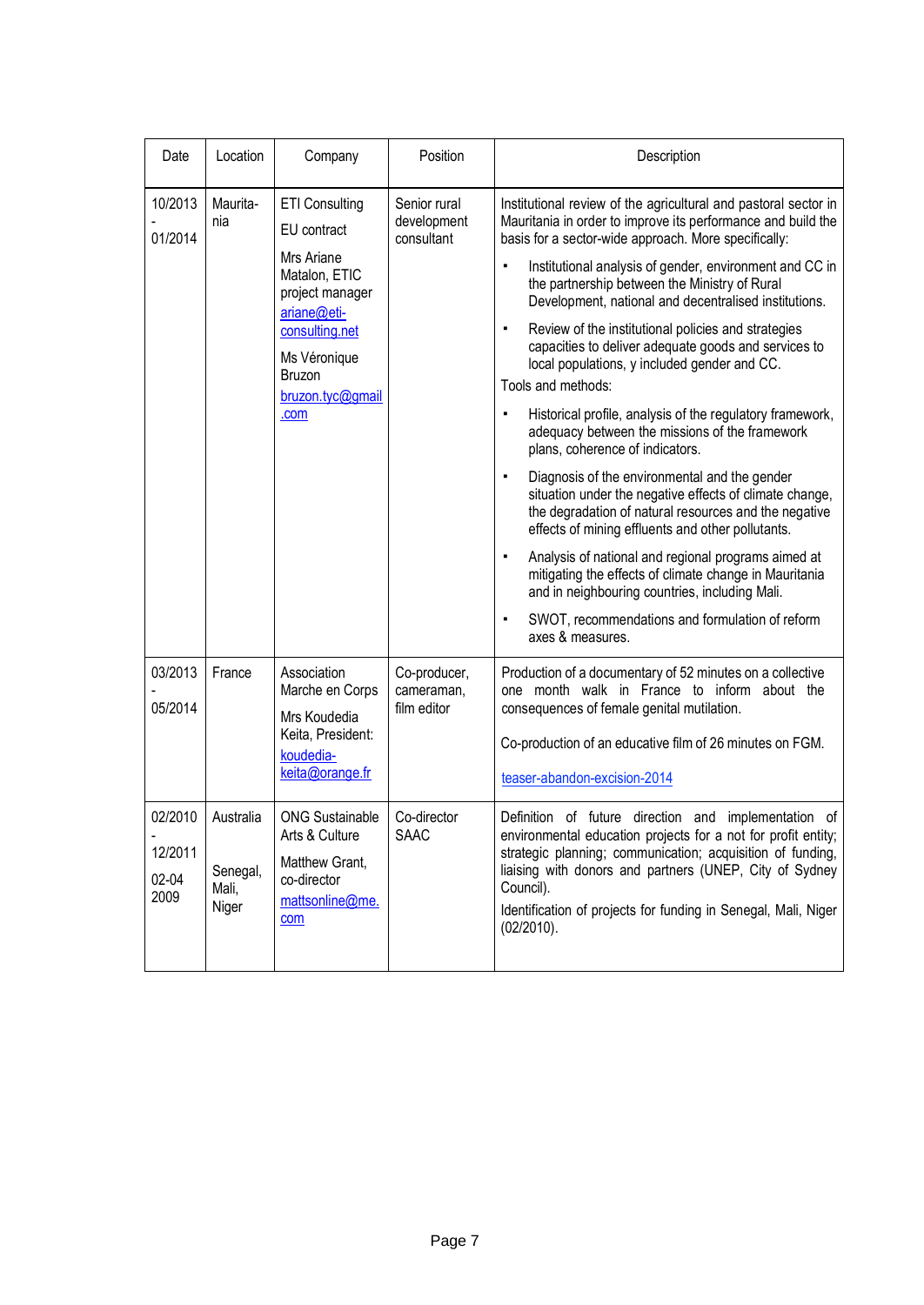| Date                                                | Location                                                | Company                                                                                                                     | Position                                                 | Description                                                                                                                                                                                                                                                                                                                                                                                                                                                                                                                                                                                                                                                                                                                                                                                                                                                                                                                                                                                                                                                                                                                                                    |
|-----------------------------------------------------|---------------------------------------------------------|-----------------------------------------------------------------------------------------------------------------------------|----------------------------------------------------------|----------------------------------------------------------------------------------------------------------------------------------------------------------------------------------------------------------------------------------------------------------------------------------------------------------------------------------------------------------------------------------------------------------------------------------------------------------------------------------------------------------------------------------------------------------------------------------------------------------------------------------------------------------------------------------------------------------------------------------------------------------------------------------------------------------------------------------------------------------------------------------------------------------------------------------------------------------------------------------------------------------------------------------------------------------------------------------------------------------------------------------------------------------------|
| 06/2011<br>07/2011                                  | Chad<br>Guelta<br>d'Archéï                              | Particip and ETI<br>Consulting<br>EU contract<br>Mrs Ariane<br>Matalon, project<br>manager<br>ariane@eti-<br>consulting.net | Head of mission                                          | Regional analysis of the Guelta d'Archéï area in order to<br>prepare a sustainable natural resource management project<br>in line with the WH UNESCO standards :<br>Rapid appraisal of the institutional context.<br>٠<br>Socio-environmental analysis of the region.<br>٠<br>Inventory of migration and tracking dynamics.<br>٠<br>Analysis of production strategies of pastoral<br>٠<br>populations in the area and surrounding areas<br>considering the following aspects: gender, food<br>security, vulnerability and political security<br>Proposals for future interventions and identification of<br>$\blacksquare$<br>an institutional and organisational framework in<br>support of the Chadian national UNESCO<br>Commission, the national research support centre and<br>the Ministries of Environment, Pastoral Development<br>and Rural and Urban Hydraulics.<br>Tools and methods:<br>Documentary research, zoning and typology of users,<br>٠<br>semi-structured interviews, survey on environmental<br>changes linked to transhumance and development<br>projects, consultation and validation workshops and<br>project formulation (FIP/FAP). |
| 01, 03,<br>08/2011<br>02/2012<br>12/2012            | Australia<br>Sydney                                     | Peatsridge<br>Festival                                                                                                      | Evaluation &<br>facilitation<br>consultant               | Evaluation of performance, efficiency and effectiveness<br>of financial and human resource management.<br>SWOT analysis, organization and co-facilitation of<br>planning and change implementation with festival<br>staff (33 pp), participatory planning, in-group and<br>plenary sessions (open space, appreciative inquiry).                                                                                                                                                                                                                                                                                                                                                                                                                                                                                                                                                                                                                                                                                                                                                                                                                                |
| 02/2009<br>$11 - 12/$<br>2008<br>12/2007<br>02/2008 | CAR<br>Vakaga<br>and<br>Bamin-<br>gui-<br>Bango-<br>ran | Agrifor SA<br>EU contract<br>Mr. Antoine<br>Avignon, program<br>manager<br><b>Antoine.AVIGNO</b><br>N@eeas.europa.<br>eu    | Participatory<br>approach expert<br>Team of 3<br>experts | Study of the dynamics and the perspectives of cross-border<br>tracking, cohabitation and natural resource management in<br>the northern regions of CAR:<br>sample study areas, local stakeholder analysis,<br>٠<br>historical, socio-economic and political review<br>mapping of natural resources, tracking routes and<br>$\blacksquare$<br>existing and potential conflicts<br>participatory local stakeholder reunions and interviews<br>٠<br>(authorities, park management, representatives of<br>local communities).<br>Identification of a project integrating local development and<br>natural resources management, considering the outcomes<br>of the study and insecurity features in the region (Darfur,<br>rebellion, poaching).                                                                                                                                                                                                                                                                                                                                                                                                                   |
| 08-09 /<br>2007                                     | France                                                  | Hydrophil                                                                                                                   | Expert                                                   | Writing of a technical offer for the final evaluation of 3 BTC<br>financed livestock projects in the northern part of Niger.                                                                                                                                                                                                                                                                                                                                                                                                                                                                                                                                                                                                                                                                                                                                                                                                                                                                                                                                                                                                                                   |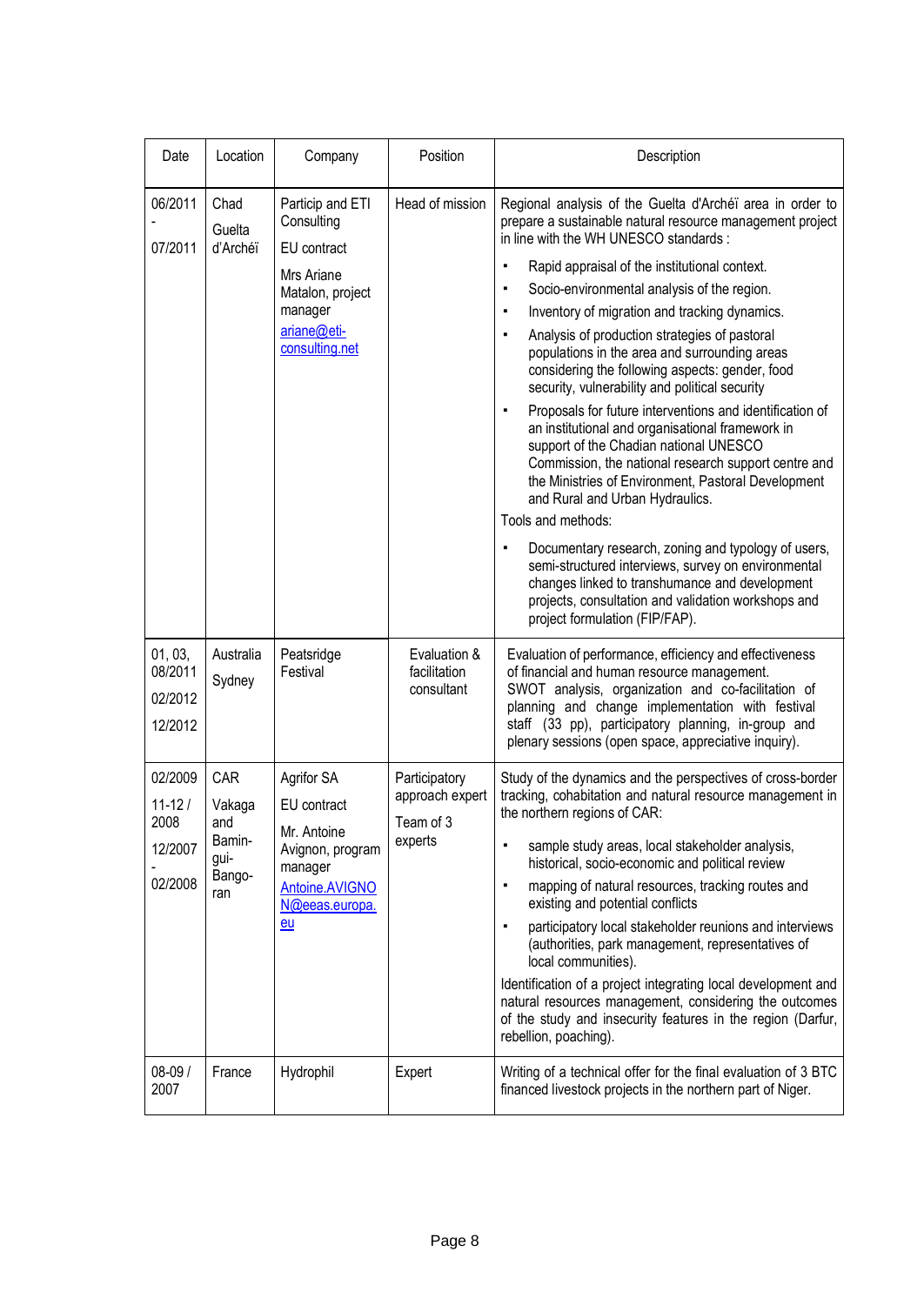| Date               | Location                                         | Company                                                                                                          | Position                                                                                  | Description                                                                                                                                                                                                                                                                                                                                                                                                                                                                                                                                                                                                                                             |
|--------------------|--------------------------------------------------|------------------------------------------------------------------------------------------------------------------|-------------------------------------------------------------------------------------------|---------------------------------------------------------------------------------------------------------------------------------------------------------------------------------------------------------------------------------------------------------------------------------------------------------------------------------------------------------------------------------------------------------------------------------------------------------------------------------------------------------------------------------------------------------------------------------------------------------------------------------------------------------|
| $05-07/$<br>2007   | Angola                                           | Italtrend Spa<br>EU contract<br>Mr. Lacetera,<br>team member<br>glacetera@libero.<br>it                          | Ecologist<br>Team of 4<br>experts                                                         | Identification of a pilot project in three southern provinces of<br>Angola, as part of the EU funded program PAPEFSA:<br>Rapid appraisal of the agro pastoral sector and its<br>institutional context and review of environmental, local<br>governance and decentralization policies and laws.<br>Subdivision of the intervention areas in zones, through<br>٠<br>classification of farmers & livestock holders.<br>Data and stakeholder analysis (field interviews).<br>$\blacksquare$<br>Proposition of a project outline including methodology,<br>$\blacksquare$<br>logical framework, institutional set up, main actions<br>and monitoring system. |
| $01 - 03/$<br>2007 | France                                           | Linpico, Mr.<br>Cambrillat                                                                                       | Consultant                                                                                | Writing of methods and organization structure for technical<br>assistance of a decentralization support program in the<br>northern part of Niger.                                                                                                                                                                                                                                                                                                                                                                                                                                                                                                       |
| $05 - 07/$<br>2006 | Niger<br>Zinder                                  | Projet ZFD<br>Financed by DED<br>Mr. Chabert<br>jacques.chabbert<br>@btcctb.org                                  | Sociologist                                                                               | Evaluation of pastoral organizations in the region, notably<br>their performance and the effectiveness and the efficiency of<br>their communication and collaboration strategies. SWOT<br>analysis, structuring of existing data and facilitating<br>participatory report writing.                                                                                                                                                                                                                                                                                                                                                                      |
| 01/2006            | Togo<br>Lomé                                     | Management<br>Development<br>Foundation<br>M. Niek Bakker<br>NB@mdf.nl                                           | <b>Trainer assistant</b>                                                                  | Preparation and contribution to the capacity development<br>training for 25 employees of BTC<br>Contribution to the organization of an ID/OS training for 14<br>participants members of African syndicates and non-<br>governmental organizations.                                                                                                                                                                                                                                                                                                                                                                                                      |
| $05-07/$<br>2005   | Guinea,<br>Guinea<br>Bissau,<br>Mali,<br>Senegal | DFS / Agrifor<br>Consortium<br>EU contract<br>Mr. Scheen-<br>baecker<br>A.Schleenbaecke<br>r@t-online.de         | "Gestion des<br>terroirs" and<br>participatory<br>approach expert<br>Team of 5<br>experts | Evaluation of the results and impacts regarding natural<br>resource management and conservation by the 10<br>components of the EU program AGIR: assessment of the<br>relevance of implementation, analysis of the efficiency,<br>effectiveness, impact and continuity of actions, key lessons<br>and recommendations.<br>Identification of intervention priorities and formulation of<br>proposals for follow-up steps based on to the EU and the<br>governments of the 4 countries concerned.                                                                                                                                                          |
| 12/2003<br>01/2004 | Chad<br>Abéché                                   | Vétérinaires sans<br>Frontières /<br>Burgéap<br>Financed by AFD<br>Mr. Ouadjonné<br>ouadjonn.issa@h<br>otmail.fr | Pastoralist                                                                               | Backstopping to the pastoral project Almy Bahaim:<br>Preparation of participatory and gender-based<br>$\blacksquare$<br>intervention methods for identification and<br>management of wells.<br>Support to conflict management committees.<br>$\blacksquare$<br>Advise on M&E methods, data base collection and<br>٠<br>annual planning.                                                                                                                                                                                                                                                                                                                 |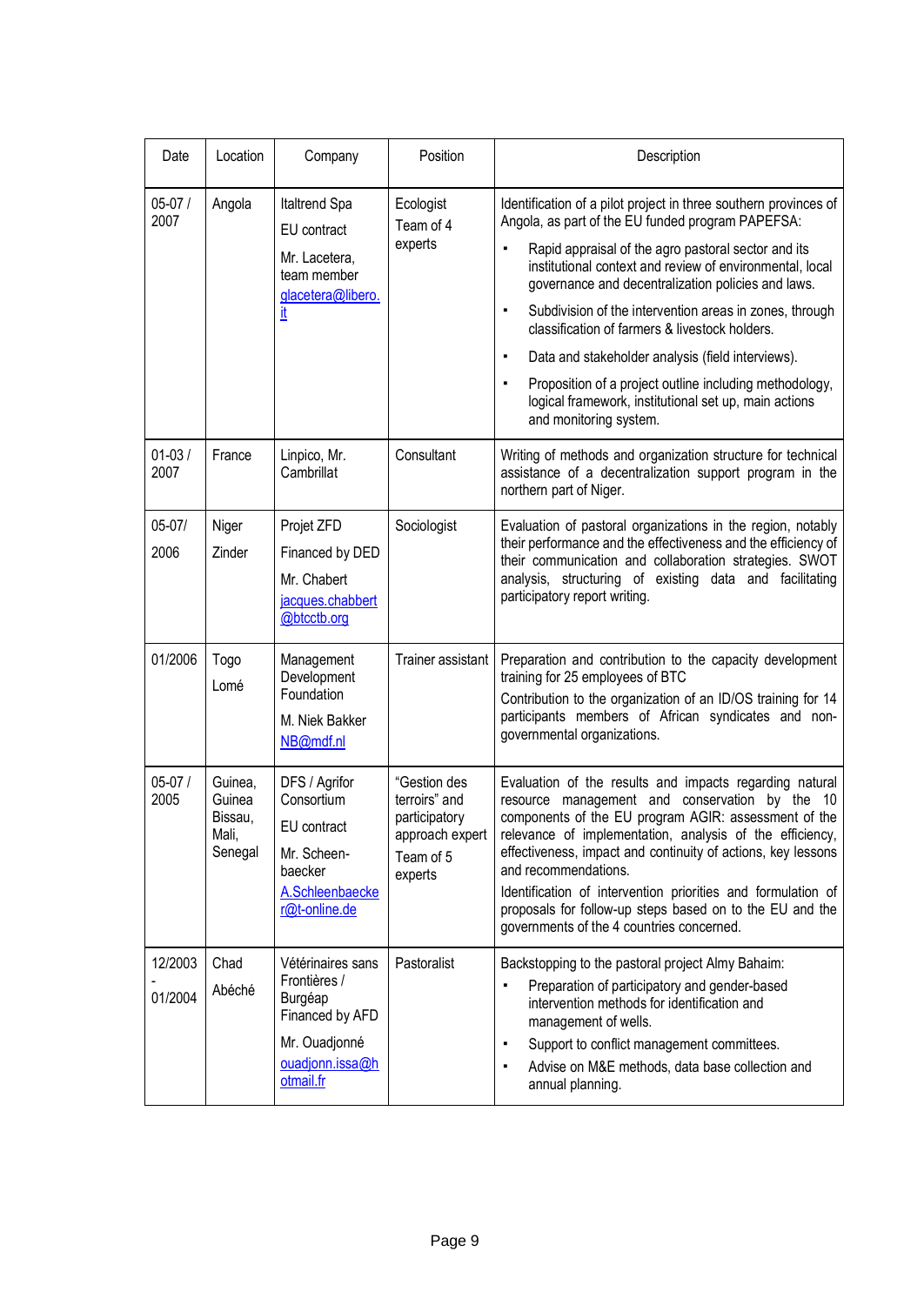| Date               | Location                         | Company                                                                                                                                          | Position                                                                                                                                                              | Description                                                                                                                                                                                                                                                                                                                                                                                                                                                                                                                                                                                                                                                                                                                                                                                                                                                    |
|--------------------|----------------------------------|--------------------------------------------------------------------------------------------------------------------------------------------------|-----------------------------------------------------------------------------------------------------------------------------------------------------------------------|----------------------------------------------------------------------------------------------------------------------------------------------------------------------------------------------------------------------------------------------------------------------------------------------------------------------------------------------------------------------------------------------------------------------------------------------------------------------------------------------------------------------------------------------------------------------------------------------------------------------------------------------------------------------------------------------------------------------------------------------------------------------------------------------------------------------------------------------------------------|
| 09/2003            | Niger<br>Zinder                  | AFD<br>Financed by AFD<br>M. François<br>Fontaine<br>f.fontaine@agrifor<br>be                                                                    | Pastoralist                                                                                                                                                           | Feasibility study of a newly identified pastoral resource<br>management project. Advice on:<br>The project link to decentralization and local<br>$\blacksquare$<br>governance policies and laws.<br>Intern and extern monitoring and evaluation.<br>٠<br>Liaising with land tenure commissions.<br>$\blacksquare$<br>Costs/benefit analysis of well construction by local<br>٠<br>enterprises.                                                                                                                                                                                                                                                                                                                                                                                                                                                                 |
| 02/2002<br>07/2003 | Chad<br>Abéché                   | Vétérinaires sans<br>Frontières / ONG<br>AgriTchad /<br>Burgéap<br>Financed by AFD<br>Mr. Hassan<br>Kamil, VSF<br>kamil.nomad@q<br>mail.com      | Head of the<br>pastoral team of<br>the livestock<br>water<br>management<br>project "Almy<br>Bahaim"<br>Team of 5<br>national experts                                  | Responsible for<br>intervention<br>strategies<br>and<br>their<br>implementation, personnel management and monitoring &<br>evaluation. Tasks included:<br>Coordination & training of the team of experts.<br>٠<br>Supervision of the identification of wells, artificial lakes<br>٠<br>and corridors and their management by herdsmen.<br>Gender aspects.<br>$\blacksquare$<br>Organization of external missions.<br>$\blacksquare$<br>Capitalization of methods, results and impact.<br>$\blacksquare$                                                                                                                                                                                                                                                                                                                                                         |
| 01/2003            | Chad<br>Sud<br>Ennedi            | Projet Iriba,<br>financed by AFD<br>Mr. Henri Foxonet                                                                                            | Consultant                                                                                                                                                            | Evaluation of social and environnemental impacts of micro-<br>dams et artificial lakes.                                                                                                                                                                                                                                                                                                                                                                                                                                                                                                                                                                                                                                                                                                                                                                        |
| 01/1999<br>01/2001 | Niger<br>Téra<br><b>District</b> | ONG SNV /<br>PNUD / Ministry<br>of Planning of<br>Niger<br>Financed by<br>PNUD/SNV<br>Mr. Zezi Moutari,<br>Coordinator<br>zezidadem@yaho<br>0.fr | Team leader of<br>the Téra<br>component of<br>the National<br>Poverty<br>Alleviation<br>Program<br>Team of 3<br>national experts<br>and 15 technical<br>support staff | Responsible for the overall management: project design,<br>planning, monitoring & evaluation, financial management,<br>personnel management and collaboration with local and<br>regional authorities and development actors.<br>Specific tasks: recruitment, team-building, coordination and<br>training of national experts and staff, coordination of<br>preliminary studies, refinement of the conceptual framework<br>and coordination of activities.<br>In order to enhance local management special attention was<br>paid to participatory and gender-sensitive approaches, as<br>training of illiterate local representatives in planning,<br>organization and auto-evaluation.<br>Further activities included an advisory role as to the design<br>of the SNV regional program and the set-up of Niger first<br>solar-powered community radio station. |
| 01/1999<br>01/2007 | Niger<br>Bankilaré               | ONG SNV<br>Financed by<br><b>DGIS</b>                                                                                                            | Sociologist in<br>the NRM project<br>"Rive Droite-<br>Tera Nord"<br>Team of 3<br>national staff                                                                       | Capitalization of studies on productivity (pastures, fields,<br>herds) and income generating activities, mapping of poverty,<br>training of technical support staff, advising of the national<br>counterpart, co-ordination /monitoring of pilot activities<br>following a participatory and gender sensitive approach and<br>acquisition of funding.                                                                                                                                                                                                                                                                                                                                                                                                                                                                                                          |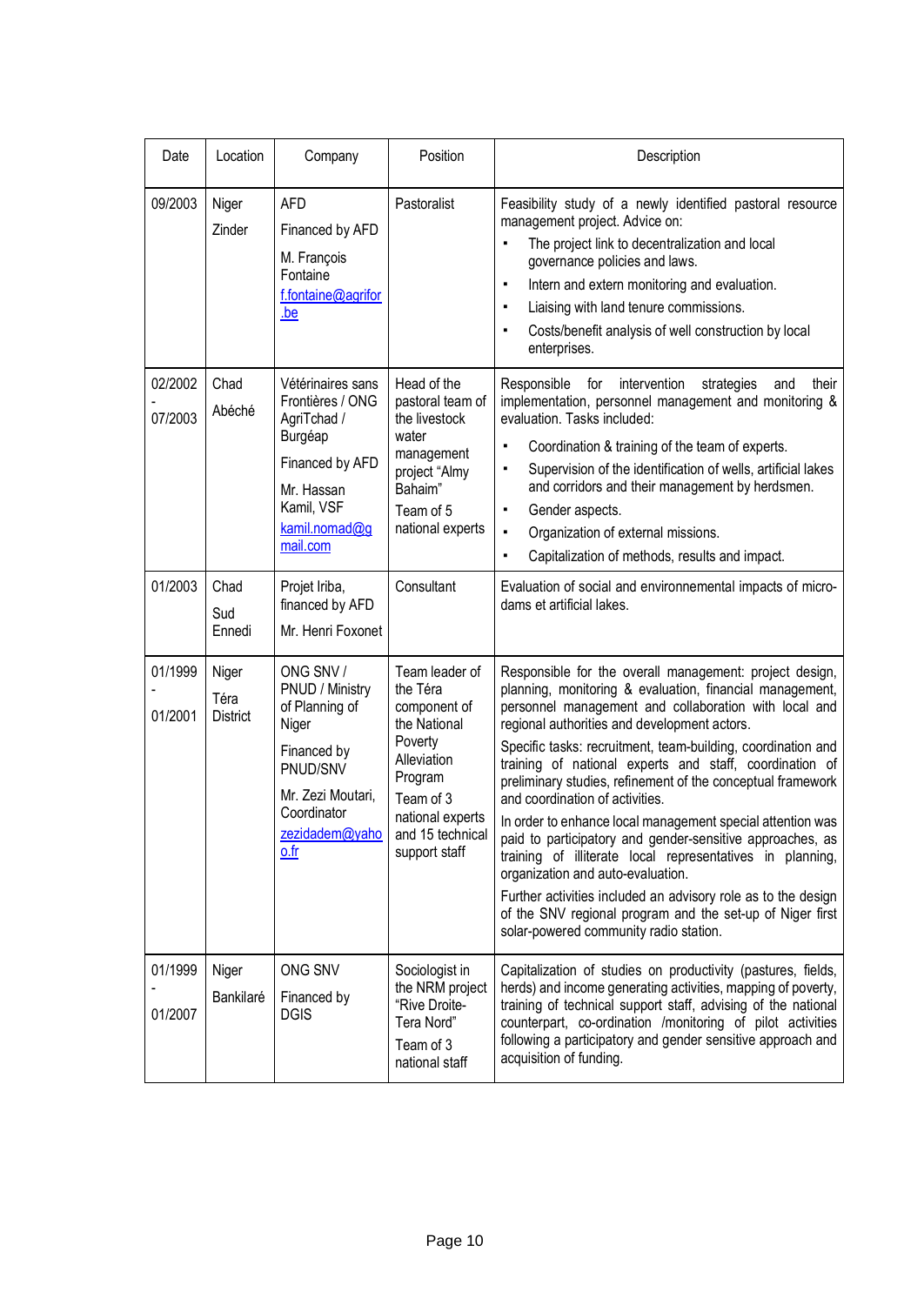| Date                                     | Location                           | Company                                                                       | Position  | Description                                                                                                                                                                                                                                     |
|------------------------------------------|------------------------------------|-------------------------------------------------------------------------------|-----------|-------------------------------------------------------------------------------------------------------------------------------------------------------------------------------------------------------------------------------------------------|
| 11/1995<br>03/1996<br>$04 - 08/$<br>1995 | Nether-<br>lands<br>Wagenin<br>gen | The extension<br>department of the<br>International<br>Agricultural<br>Centre | Assistant | International<br>seminar<br>extension<br>rural<br>methods:<br>on<br>preparation of course content (English / French) and<br>logistics. Selection of course material, organization of<br>excursions, redaction of manuals for fieldwork periods. |
| $04 - 08/$<br>1994                       | Nether-<br>lands<br>Wagenin<br>gen | Department of<br>extension and<br>communication,<br>Wageningen<br>University  | Assistant | At the course on management and organization of extension<br>services: preparation of the content, organization and<br>logistics.                                                                                                               |

14. Other relevant information:

**Remunerated work:** country studies (2); cameraman (7), seasonal work(22 months) : agriculture, cattle herding, gardening, bread production, commercialization of local products.

**Non-remunerated work:** redaction of technical offers (6); contribution to documents (7); cameraman (14).

#### **Seminars:**

- UNEP Music & Environment Initiative, Arendal 03/2010
- Livestock and management of tracking in the Sahel region, Niamey (Niger), 10/2000
- UNSO meeting, Brussels (Belgium), 05/1996

## **Publications:**

## <http://ilsetempelaar.com/> :

- MFC, 2020. PIL-ADCC capitalization report, Bamako, Mali.
- AGRECO, 2019. Communication strategy in the fields of climate change and forest in Mali, Bamako, Mali.
- AGRECO, 2017. Capitalization of experiences from the Global Alliance for Climate Change program, Bamako, Mali.
- PARTICIP, 2015. Pastoral diagnosis of the Guelta d'Archeï for natural resource management, Abéché, Chad.

Other:

- [plans-actions-strategie-communication-cc-foret-mali-2019](https://drive.google.com/drive/folders/1uhM2wN-3Ivbj8zCbgk1ivaDWQo7Un2YN)
- Oudjonné, I., Tempelaar, I. 2002. Sécurisation des couloirs de transhumance. AB2/115, Abéché, Chad.
- Tempelaar, I. 2002. Pour une cohabitation entre agriculteurs et éleveurs. Habbanae N 062, Lyon, France.
- Tempelaar, I. 1996. Problem solving amongst Fulbe in the district of Nara, Mali. UNSO meeting, Brussels, Belgium.
- Slootweg, H., Tempelaar, I. 1993. Everybody is equally vulnerable, but some are more vulnerable than others. Cyclone vulnerability and preparedness measures in Bangladesh. IISH/TEGON 06603311, Wageningen, the Netherlands.
- Tempelaar, I. 1996. Gestion des points d'eau modernes des Peul transhumant durant la saison sèche dans les régions de Kayes et de Koulikoro au Mali. University Wageningen, the Netherlands.
- Tempelaar, I. 1994. Gestion des ressources naturelles et l'organisation sociale au sein d'un groupement Peul. Cercle de Nara, Mali. University Wageningen, the Netherlands.

## **Films:**

<https://vimeo.com/nomadicmotion>

**•** Two series of 5 training of trainers videos for 2SCALE on Reflect & Adapt techniques developed by ICRA, *[icra-2scale](https://vimeo.com/646006388)*[training-for-trainers-video-reflect&adapt-2021.](https://vimeo.com/646006388)